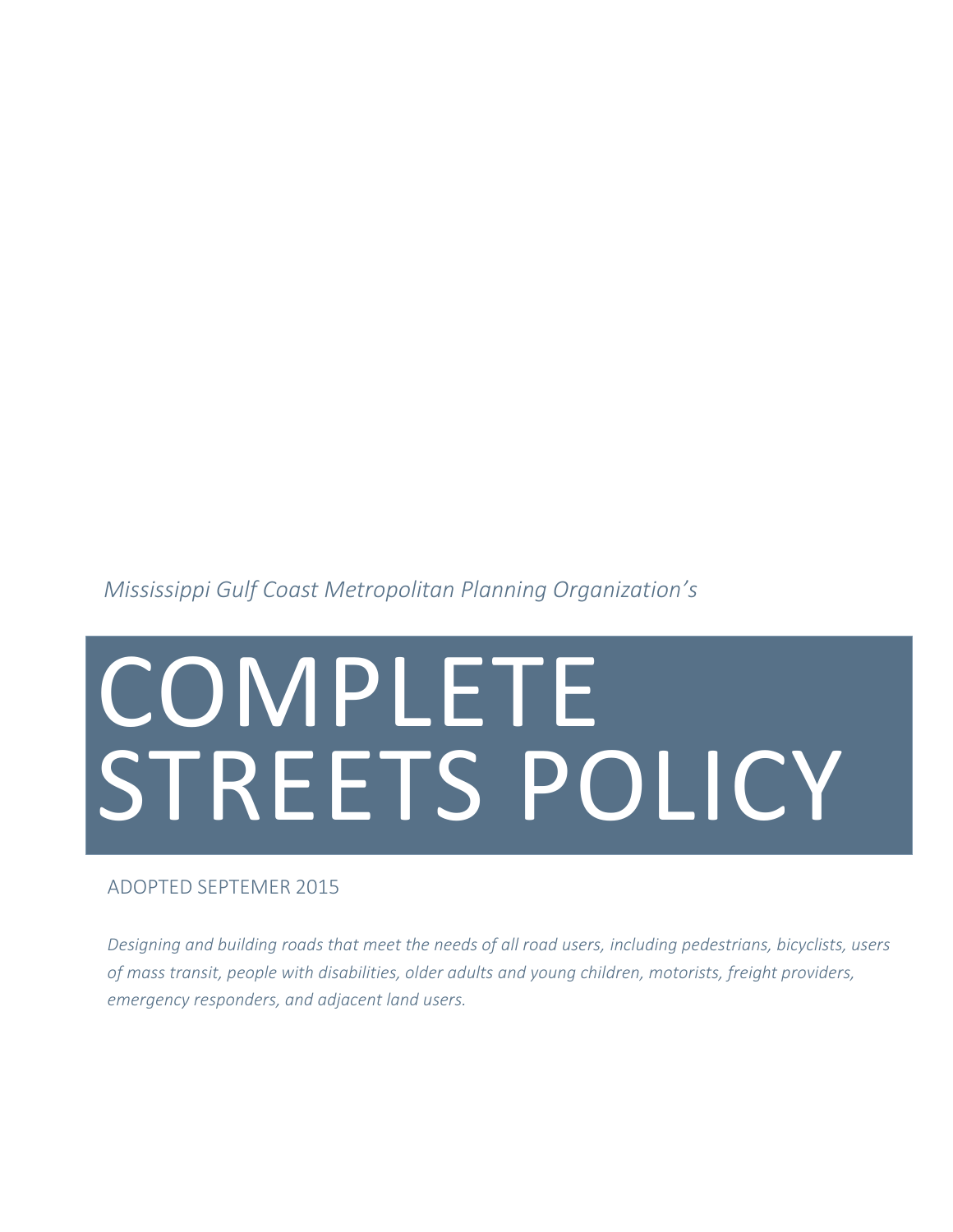# TABLE OF CONTENTS

| $\sim$ 2        |
|-----------------|
|                 |
|                 |
| $\overline{4}$  |
| $5\overline{)}$ |
|                 |
|                 |
|                 |
| 15              |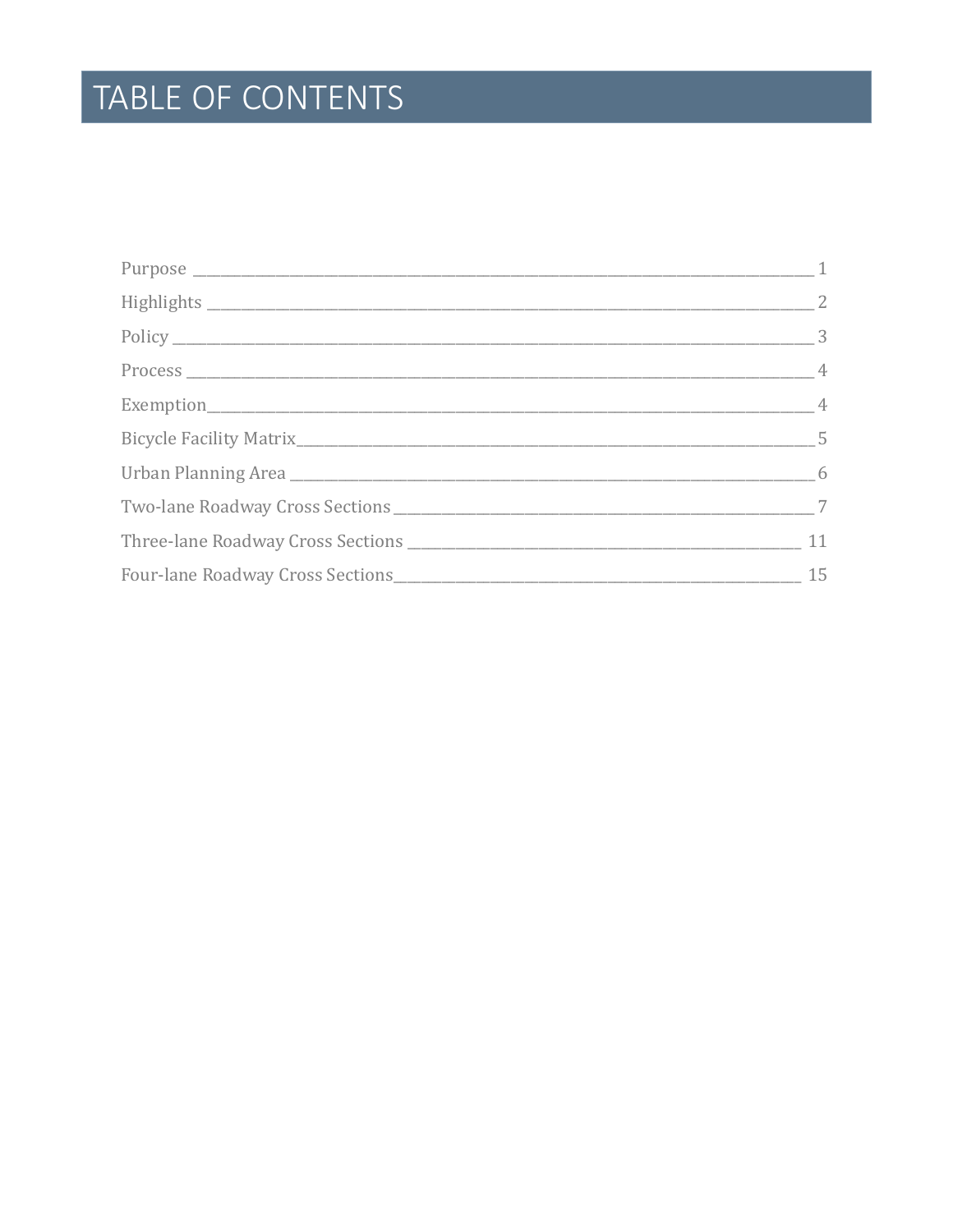## Purpose

The scope of the metropolitan planning process includes direction to increase the safety of the transportation system for motorized and non-motorized users. This requires that the MPO should plan, prioritize, promote and implement measures to accomplish this goal. We believe one way to realize this is through a MPO Complete Streets policy. Using the Complete Streets concept, we are working to change the paradigm from "moving cars quickly" to "providing safe mobility for all modes." On September 24, 2015 the Transportation Policy Committee of the Mississippi Gulf Coast MPO adopted a Complete Streets policy for the region.

We believe the adopted approach is be suited to making our roadways safe and accessible for bicycles and pedestrians, while also being realistic and reasonable to implement. The policy includes specific measures to make our roadways more suitable for bicycles and pedestrians. We understand that while the final approval of the roadway designs to achieve the desired outcomes lies with the traffic engineers, being the licensed professionals charged with safe and efficient operation of the transportation system. Therefore, MPO staff treads lightly in getting too specific regarding street design. However, this policy is used to provide direction to the design engineers and other decision-makers as to what, at a minimum, shall be required to help achieve safe mobility for all roadway users.

This policy includes firm, but reasonable, language that requires both new and reconstruction roadway projects utilizing federal transportation funds on the Mississippi Gulf Coast, to include measures to accommodate bicycles, pedestrians and transit to the extent possible.

Toward making our streets more accessible and safe for all users, we present the MPO's Complete Streets policy.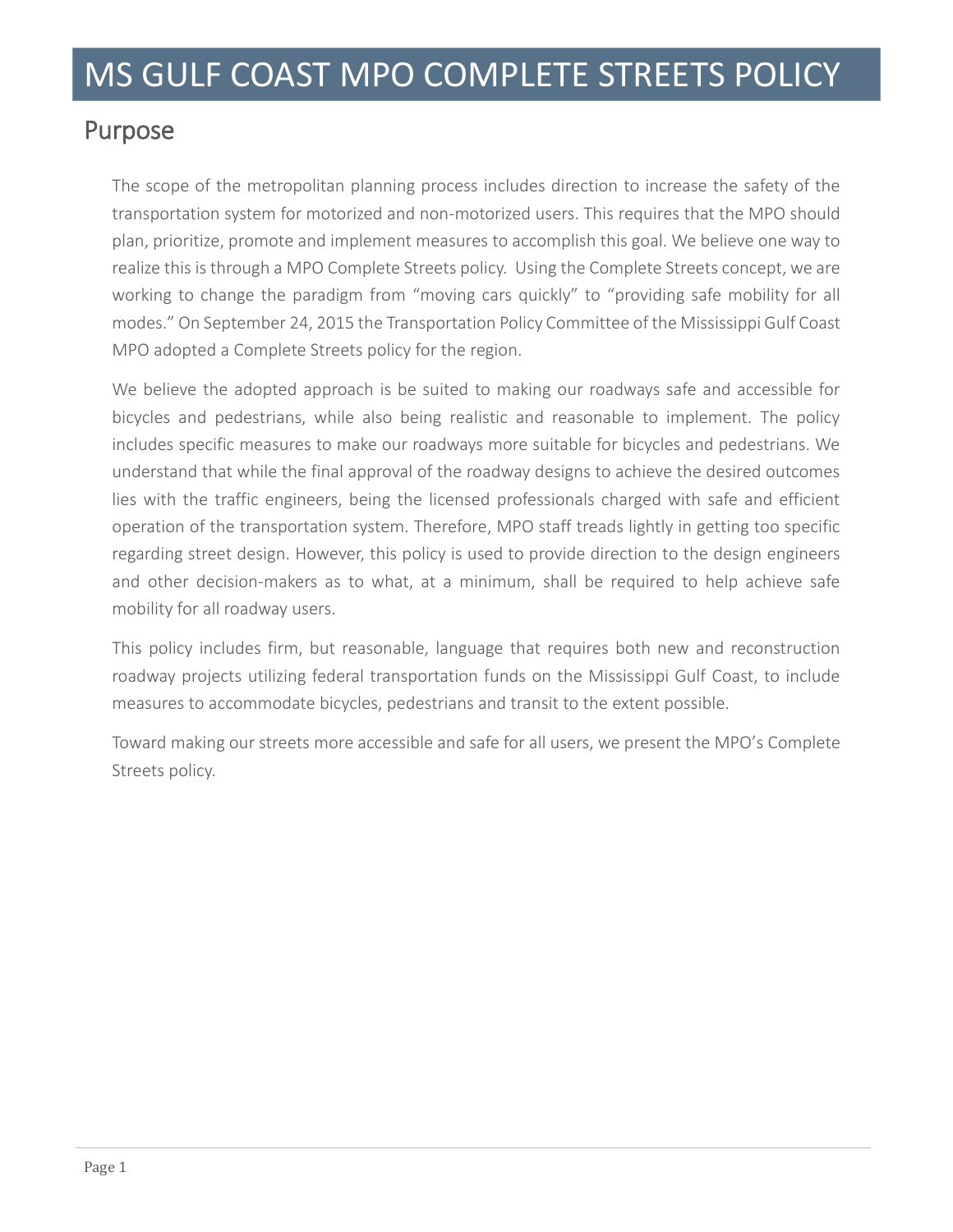## **Highlights**

#### WHAT IS THE PURPOSE OF THIS POLICY?

To make all roadways in the urban area "suitable" for bicycle and pedestrian travel.

#### HOW IS THIS POLICY APPLIED?

To all Federal Highway Administration (FHWA) funded roadway construction and reconstruction projects in the Mississippi Gulf Coast MPO's urban planning area.

#### WHAT IS MEANT BY "SUITABLE" FOR BICYCLE AND PEDESTRIAN TRAVEL?

Based on traffic volume and speed, the *Bicycle Facility Guidance Matrix* indicates which bicycle amenity should be included on a roadway to make it suitable for bicycle travel.

#### WHAT DOES THIS POLICY REQUIRE?

The inclusion of paved shoulders, bicycle lanes, or a multiuse path on all roadway construction projects unless "shared lanes" are warranted. Sidewalks are also required.

#### ARE THERE ANY EXEPMTIONS TO THE APPLICATION OF THIS POLICY?

Yes. If the costs of inclusion of amenities for bicycle and pedestrian are extremely disproportional to the total cost of the project, then the project could be exempt from the requirements.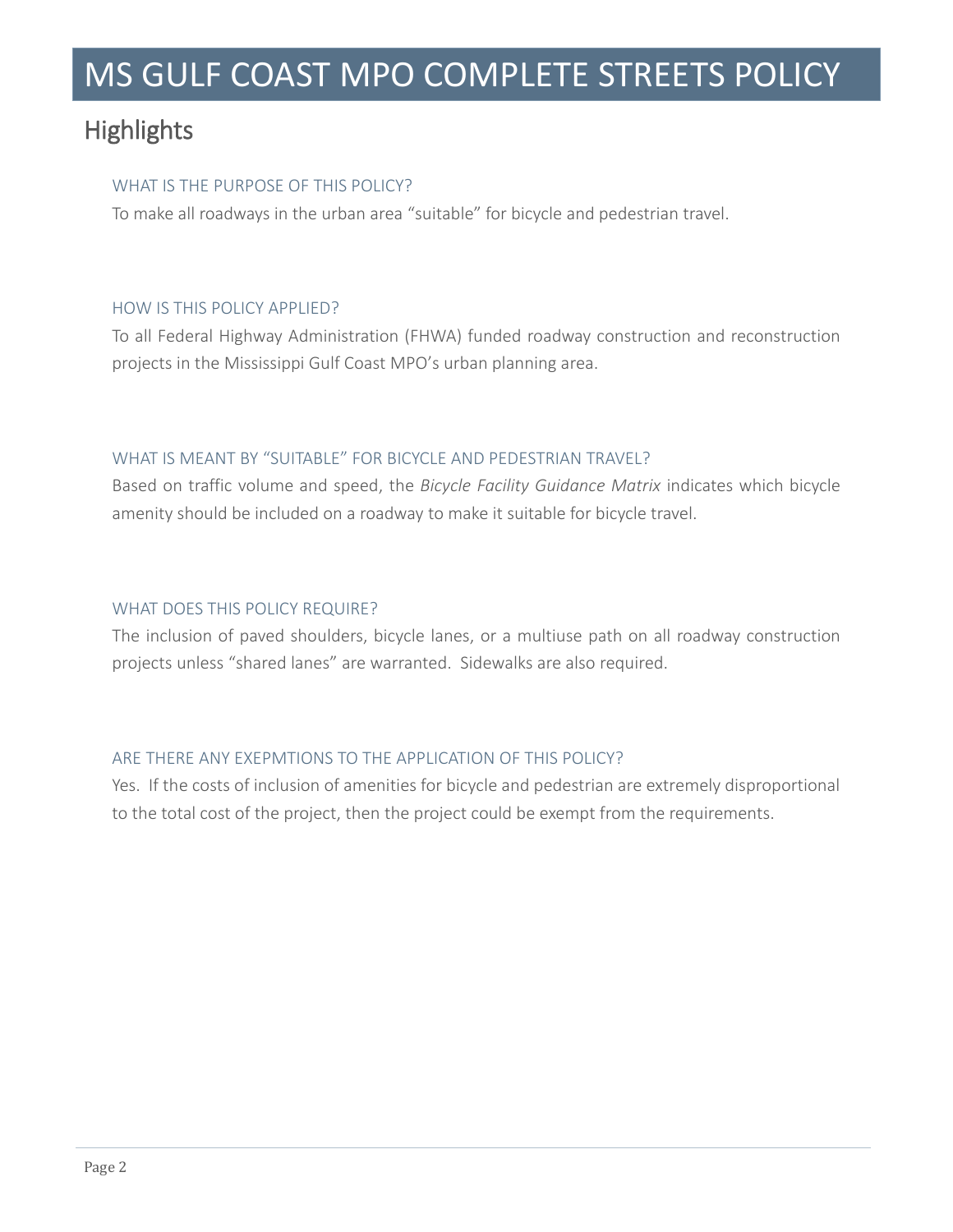## **Policy**

#### APPLICABILITY

The Complete Streets policy applies to all of the following projects:

- 1. New construction and reconstruction of roadways/bridges within the Mississippi Gulf Coast Metropolitan Planning Organization's urban planning area that will use Federal Highway Administration (FHWA) funds for any phase of project implementation, including planning, design, right-of-way acquisition, construction, or construction engineering.
- 2. Roadway/bridge projects included in the TIP after the adoption of the Complete Streets policy and are not past the preliminary design phase or more than 30% complete with design at the time this policy is adopted.

#### REQUIREMENTS

- 1. Roadway projects should make use of the bicycle facility guidance matrix attached below to make a determination of which of the following bicycle amenities should be included in a roadway's cross-section:
- A minimum 8-ft (10-ft preferred) multiuse path on one side of the roadway/bridge to accommodate 2-way bicycle traffic and pedestrian users simultaneously, or
- Minimum 3-ft paved shoulders on each side of the road where curbs are present, or
- Minimum 4-ft paved shoulders on each side of the road where curbs are absent, or
- Minimum 5-ft bike lanes on each side of the road, or
- If roadway's traffic volume and speed fall within the threshold of "shared lanes", shared lane signage and/or pavement markings can be used.

#### And,

- An existing or new continuous 5-ft sidewalk on both sides of the roadway/bridge, or
- An existing or new continuous 5-ft sidewalk on one side of the roadway/bridge, or
- If a multiuse path will be present on one side of the road, then a 5-ft sidewalk is preferred on the other side of the roadway/bridge, but not required.
- 2. If the project area has planned or currently includes fixed transit routes, applicant must request comments from Coast Transit Authority (CTA).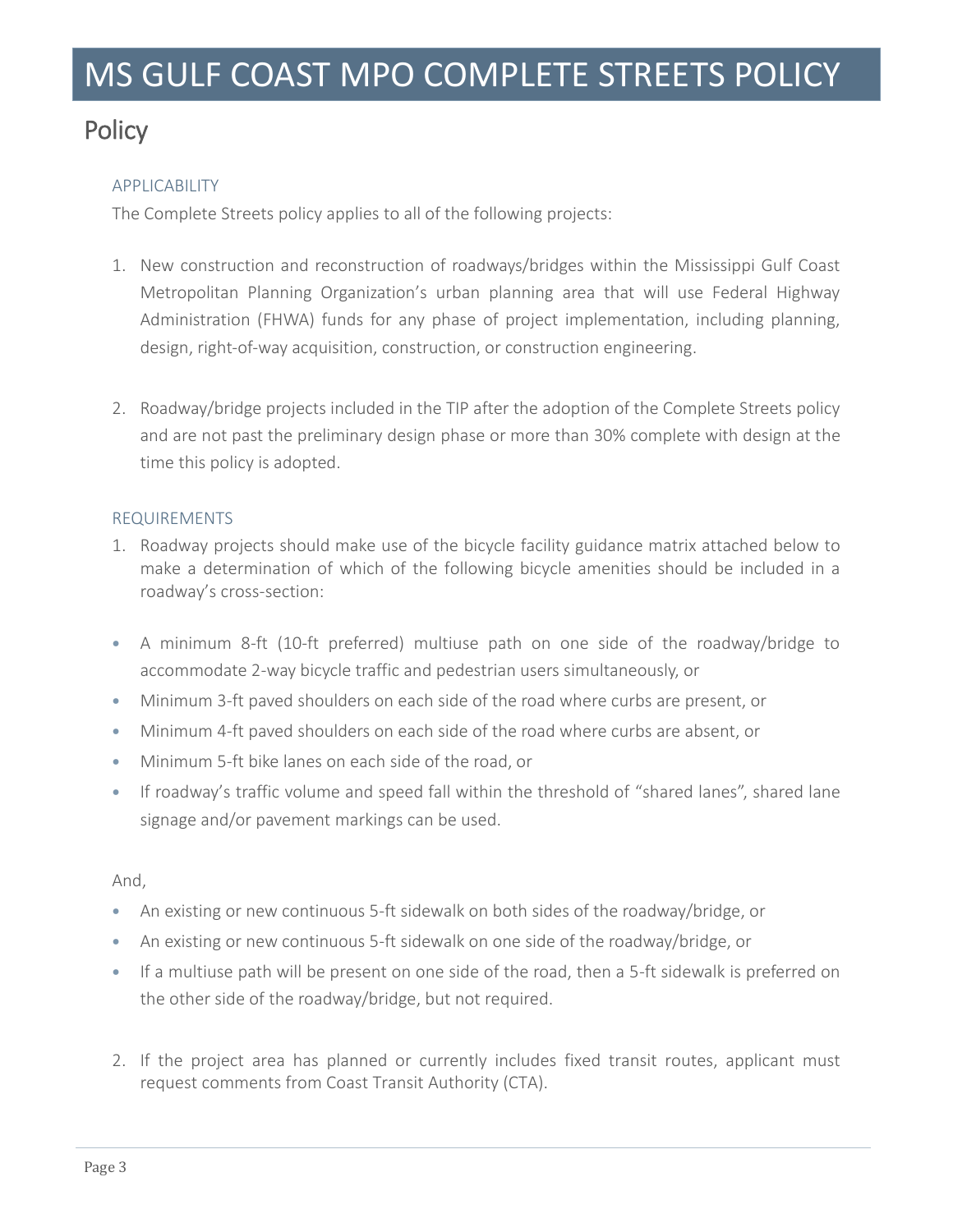### Process

#### CALL FOR PROJECTS

At the beginning of each Transportation Improvement Program (TIP) update and amendment process, the Mississippi Gulf Coast MPO shall issue a call for projects for any roadway project that seeks to use federal funding and to be programmed in the TIP. In addition to the existing requirements for project applications, the LPA shall indicate the intent for the project to be Complete Streets compliant or to seek a Complete Streets exemption.

#### PROJECT REVIEW AND APPROVAL

Project descriptions will be reviewed by MPO staff prior to being submitted to the Technical Coordinating Committee and Transportation Policy Committee for their consideration to adopt into the TIP. MPO staff shall certify by that relevant projects are Complete Streets compliant unless a project receives an exemption under certain circumstances.

## Exemption

#### COMPLETE STREETS POLICY EXEMPTION

MPO staff may certify that a roadway project is exempt from the requirements listed in II.B.1 above if any of the following conditions are met:

- 1. The project consists of ordinary maintenance activities designed to keep assets in serviceable condition (e.g. mowing, cleaning, sweeping, spot repair, and regular or seasonal maintenance).
- 2. The project involves a roadway that bicyclists and pedestrians are prohibited by law from using.
- 3. There are extreme topographic or natural feature constraints.
- 4. A reasonable and equivalent alternative already exists for certain users or is programmed in the TIP as a separate project.
- 5. The costs of including accommodations for bicyclists and pedestrians can be demonstrated by the applicant agency to be greatly disproportional to the projected benefits from their inclusion, or to result in disproportional harm from foregone infrastructure projects.
- 6. Where the LPA's governing board issues a documented exception concluding that application of complete streets requirements presented here are inappropriate because it would be contrary to public benefits or safety.
- 7. The project is on a roadway outside of the MPO's urbanized planning area.
- 8. The project area is determined by a documented process by MPO staff not to have or expect to have bicycle and pedestrian traffic due to its proximity to existing or future land use generators for non-motorized traffic.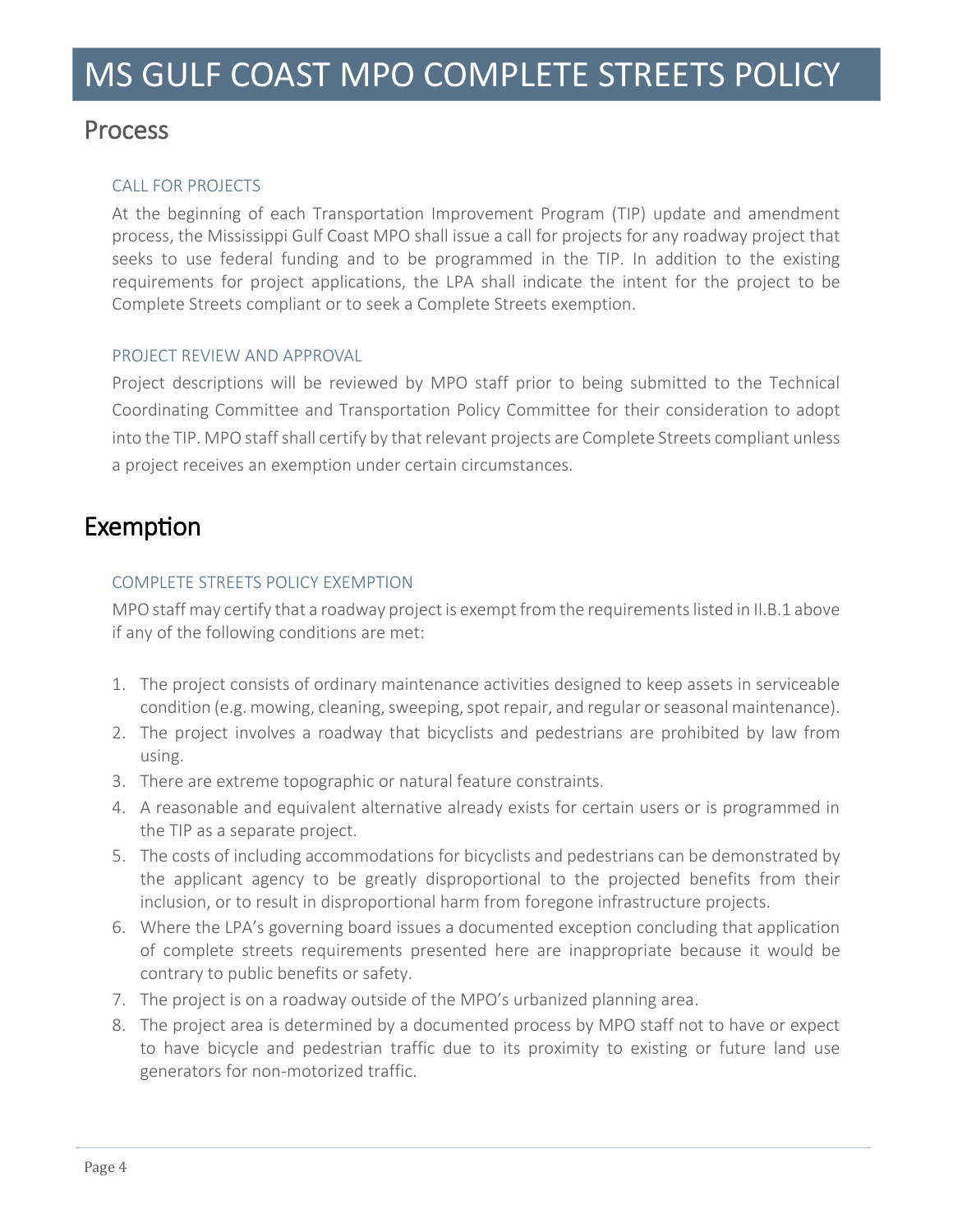## Bicycle Facility Guidance Matrix

|                                     | 18000              |        |        |    |    |    |        |    |
|-------------------------------------|--------------------|--------|--------|----|----|----|--------|----|
| Average Annual Daily Traffic (AADT) | 17000              |        |        |    |    |    |        |    |
|                                     | 16000              |        |        |    |    |    |        |    |
|                                     | 15000              |        |        |    |    |    |        |    |
|                                     | 14000              |        |        |    |    |    |        |    |
|                                     | 13000              |        |        |    |    |    |        |    |
|                                     | 12000              |        |        |    |    |    |        |    |
|                                     | 11000              |        |        |    |    |    |        |    |
|                                     | 10000              |        |        |    |    |    |        |    |
|                                     | 9000               |        |        |    |    |    |        |    |
|                                     | 8000               |        |        |    |    |    |        |    |
|                                     | 7000               |        |        |    |    |    |        |    |
|                                     | 6000               |        |        |    |    |    |        |    |
|                                     | 5000               |        |        |    |    |    |        |    |
|                                     | 4000               |        |        |    |    |    |        |    |
|                                     | 3000               |        |        |    |    |    |        |    |
|                                     | 2000               |        |        |    |    |    |        |    |
|                                     | 1000               |        |        |    |    |    |        |    |
|                                     |                    | $15\,$ | $20\,$ | 25 | 30 | 35 | $40\,$ | 45 |
|                                     | Posted Speed (MPH) |        |        |    |    |    |        |    |

| Shared lane    |
|----------------|
| Paved shoulder |
| Bike lane      |
| Separated path |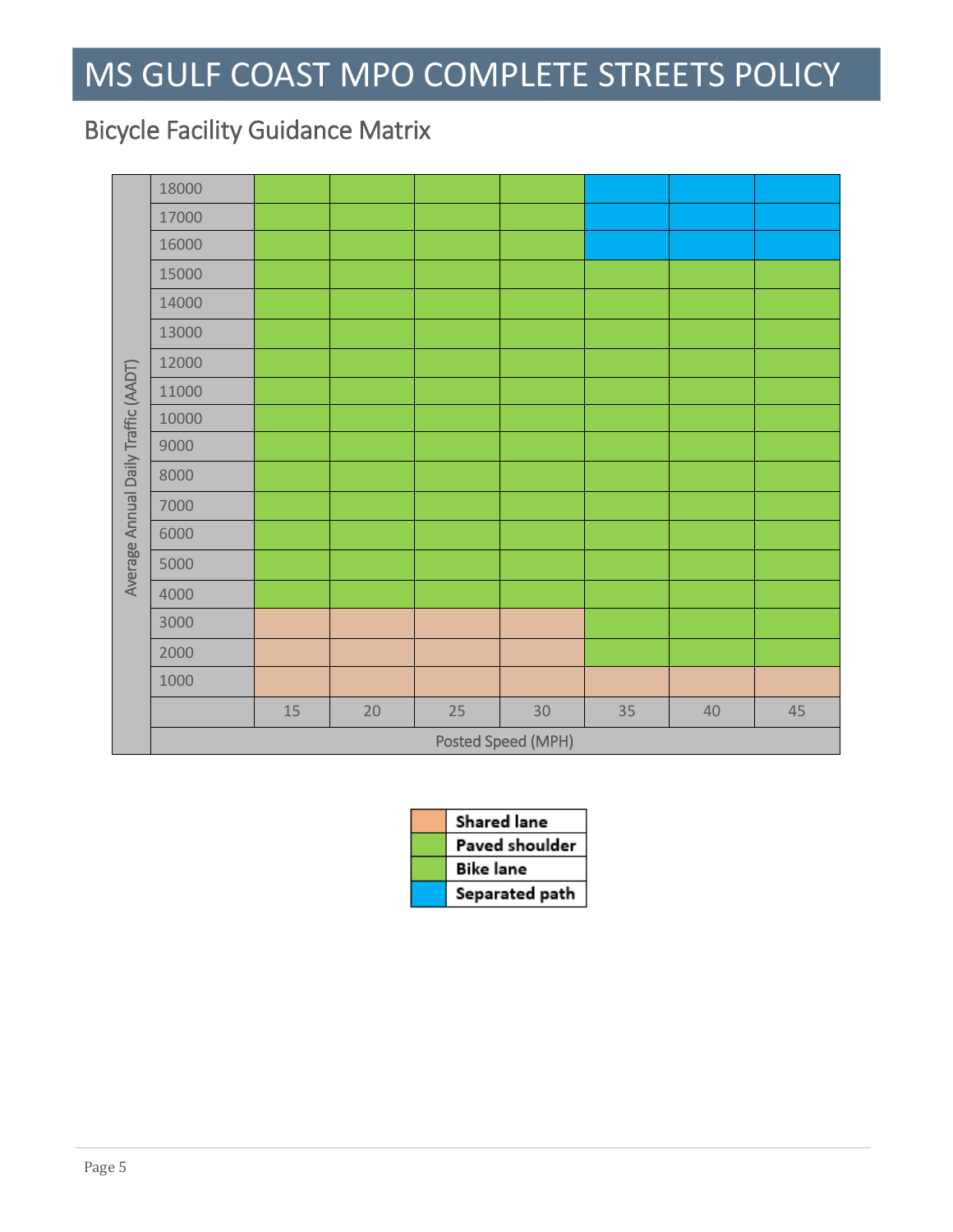## Urban Planning Area